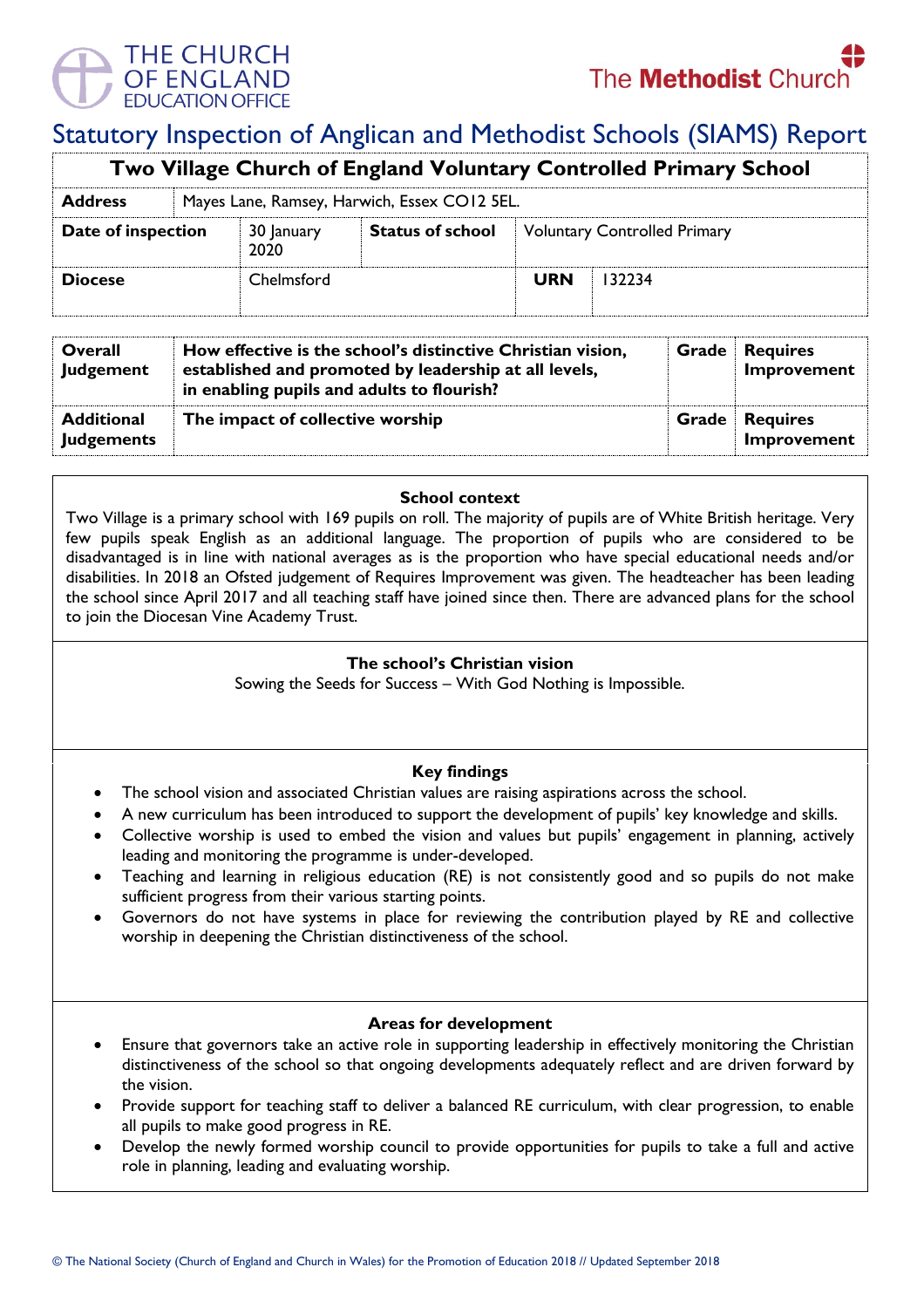#### **How effective is the school's distinctive Christian vision, established and promoted by leadership at all levels, in enabling pupils and adults to flourish? Inspection findings**

Following a period of instability the headteacher and her leadership team are working effectively to support all areas of school improvement. The newly established Christian vision has begun to have an impact on raising both staff and pupils' expectations. Both the vision and the Christian values of forgiveness, respect, perseverance, stewardship, thankfulness and compassion underpin the new curriculum and the collective worship programme. Governors were involved with staff and pupils in establishing the vision and values but have no system in place to evaluate their impact or the effectiveness of the school as a Church school. Thus, ongoing development, driven by the vision is lessened. The rapid staff turnover has made embedding the vision very difficult and slowed up its impact. Sufficient dedicated time is given to RE but support and training to deliver a balanced, quality RE curriculum is lacking. The areas to improve from the previous denominational inspection have only partly been met. The school works well as part of the Harwich Education Partnership which provides valuable support for the headteacher and staff. The school also receives support from the Diocese and is soon to become a part of the Diocesan Vine Academy Trust. The school has delayed updating some policies until after it becomes an academy. This means that they do not reflect or draw on the new vision sufficiently.

The new curriculum has focussed on developing key knowledge and skills, alongside a focus on key concepts and big questions. The curriculum is supported by enrichment activities which successfully address diversity and difference and challenge injustice and inequality. Accompanied by higher expectations achievement is improving across the school. All pupils are making expected or greater progress in English, mathematics and science. Governors have effectively carried out their role in supporting the drive towards improved attainment and progress in these core subjects. Pupils, whatever their needs, are supported well academically, socially and emotionally. The school's special needs coordinator works very effectively with the learning mentor, support staff and external providers to enable all pupils to succeed. Parents are kept well informed and support extends to the whole family where needed. There is no agreed understanding within the school of spiritual development. Thus, an appreciation of how it relates across the curriculum and to the school's Christian vision and values is minimised.

The vision has supported pupils' raised self-esteem. Through the school council and the Eco committee pupils are having greater opportunities to be involved in school life. The newly formed worship council is beginning to influence practice, but its impact is not embedded. The school council are active in selecting causes to support. Charities are supported because pupils understand the concepts of giving and sharing and the need for justice for all. The school has raised money for events such as Children in Need, Macmillan Coffee Morning and Support Dogs. An example of a recent initiative was the preparing of food hampers at Christmas for the Salvation Army. Instead of presents being exchanged between staff and pupils the money saved was used by the pupils to buy food for the hampers. Pupils are encouraged to think deeply and express their views through challenging 'Big' questions. A recent introduction is a weekly whole school question displayed in the entrance lobby for pupils to respond to and all ideas to be later shared in classrooms. An example of the questions is 'Can kindness change the world?'

Most pupils behave well but some, with social and emotional difficulties, exhibit challenging behaviour. Exclusions are used to ensure that staff and pupils remain safe. Pupils are encouraged to talk about any behaviour difficulties and to behave well as they receive positive reinforcements. For example, positive behaviour that illustrates the values is rewarded.

The school works hard to ensure that attendance is good and pupils love coming to school. Pupils show respect for difference. Pupils from the school attend a Multi-School Council which comprises of representatives from a range of school settings in the area with different needs and cultures. Activities are designed to break down barriers and for pupils to appreciate each other whatever their disabilities and difference.

Worship is well planned by the headteacher and deputy. The incumbent supported the school with their worship but since her departure this support has not been available. The school uses the parish church termly for services and for celebrating festivals. Unfortunately, because of its size, there is no room for parents to attend. Consequently, they have only limited opportunities to be part of the school's worshipping community. Pupils'